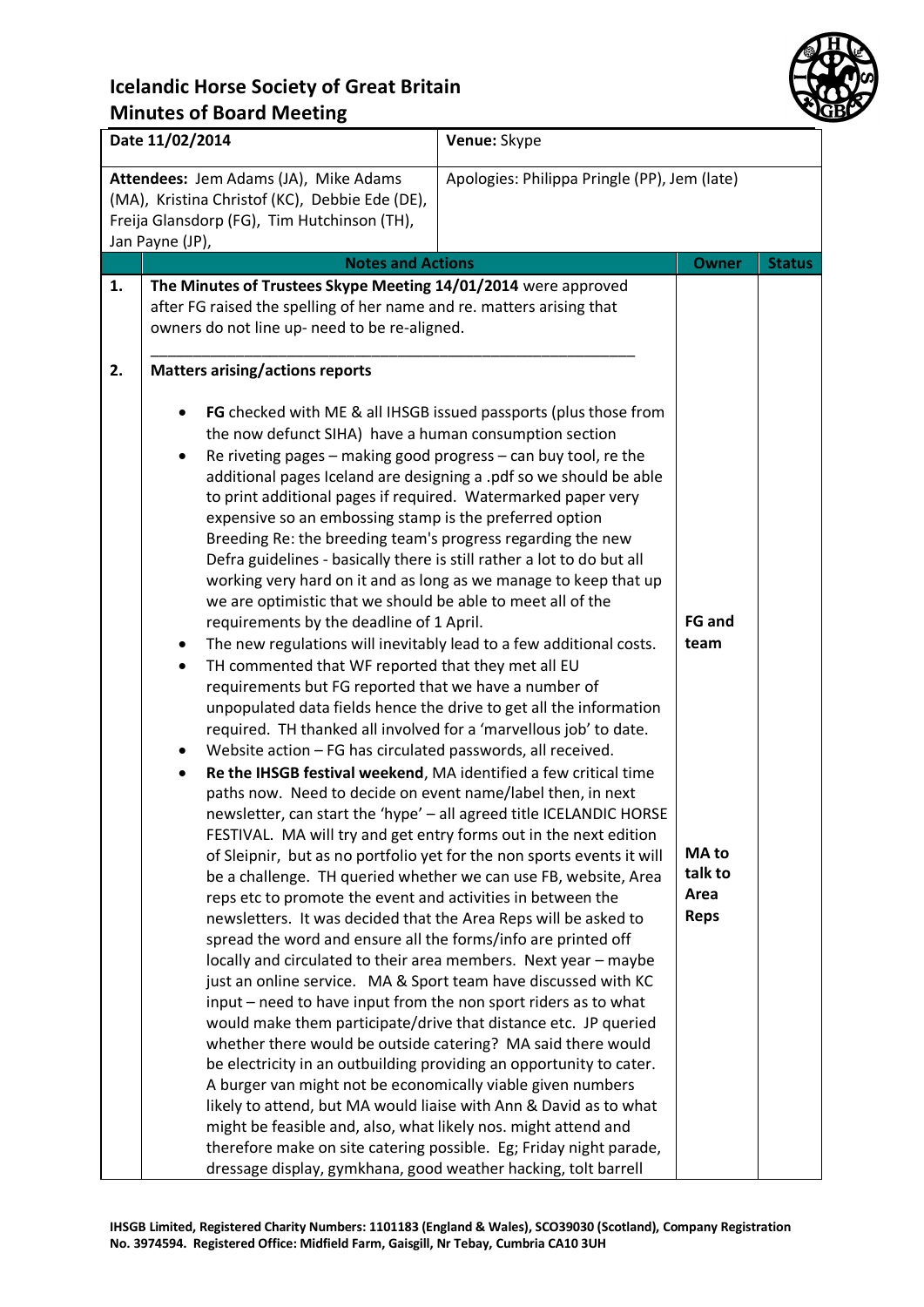

|            | racing, TREC obstacles, fancy dress. Some could be run in parallel<br>with each other. TREC might give rise to a orienteering phase.<br>Maybe Helena & Maike from Basingstoke could advise/help/<br>organise? All this could attract a lot more people. Also possible to<br>include tolt in harmony in the evening-judges looking for<br>harmony between horse and rider. See how Fi's event works in<br>the Spring. Also darts, TV, sports events cabled etc. MA will write<br>up newsletter article to include all these possibilities.<br>Finance report : no anomalies reported so January report signed<br>off<br>Re 1000 <sup>th</sup> horse: FG looking at the database and we are not far off<br>this number and KC is progressing the headcollar with White<br>stitching on Icelandic Blue - agreed by all.                                                                                                                                                                                                                                                                                                                                                                                                                                                                                                                                         | <b>MA</b><br>FG/KC |  |
|------------|--------------------------------------------------------------------------------------------------------------------------------------------------------------------------------------------------------------------------------------------------------------------------------------------------------------------------------------------------------------------------------------------------------------------------------------------------------------------------------------------------------------------------------------------------------------------------------------------------------------------------------------------------------------------------------------------------------------------------------------------------------------------------------------------------------------------------------------------------------------------------------------------------------------------------------------------------------------------------------------------------------------------------------------------------------------------------------------------------------------------------------------------------------------------------------------------------------------------------------------------------------------------------------------------------------------------------------------------------------------|--------------------|--|
| 3.         | <b>Trustee Board reports:</b>                                                                                                                                                                                                                                                                                                                                                                                                                                                                                                                                                                                                                                                                                                                                                                                                                                                                                                                                                                                                                                                                                                                                                                                                                                                                                                                                |                    |  |
| 3.1<br>3.2 | <b>SPORT:</b> MA - nothing else to add re BC etc as above. Good team<br>established now, ToR will be discussed at next SKYPE meeting.<br>Re FEIF conference: a comprehensive hoof study has been undertaken -<br>measuring pathology as defined by cracks/rings/angulation etc. Research<br>done at major competitions in Europe and Iceland - in essence, Icelanders'<br>horses have longer feet than elsewhere with an increased risk of damage.<br>For competition/sport therefore the requisite dorsal hoof length will be<br>reduced by -5ml (up to -10ml incl pads) - generally UK shoeing held up as<br>exemplary and it is considered good that FEIF is acting on the scientific<br>outcome of this study.<br>Also debate about can the lower part of a flash noseband being used with<br>curb bit - rejected for Sport position to be re-examined when more data<br>available.<br>Suggestion that T2 final should be on both reins? - No.<br>Re PACE test - slowing down judge will now wait on the time being<br>announced b4 they publish their mark.<br>New judges' guidelines will be published in March/April - more emphasis<br>on harmony and fluidity, radical change, but likely to be initially confusing<br>for c. 2 years for both judges and riders!<br><b>BREEDING:</b> FG reported that, having looked at all the Icelandic calendar |                    |  |
| 3.3        | dates the planned breeding assessment will be later in the year. KC & FG<br>trying to finalise dates but looking like September and maybe to include<br>young horse assessment. The team will 'meet' soon and progress this.<br>Format will be a breeding assessment on one day with perhaps a<br>Gaegenakeppni on the second day. Queries were raised as to how this<br>would work with 2 <sup>nd</sup> runs for the full conformation assessments? This will<br>be looked at by the breeding team to ensure everything is scheduled with<br>requisite rest periods for the horses etc.<br>TH, reporting back on the FEIF conference, said that<br>there would be new rules re embryo transfer being worked for<br>presentation at next years FEIF Delegates assembly.<br>an I-phone app now exists for young horse assessment - available<br>for download<br><b>EDUCATION:</b> KC reported that she is making a plan/resource<br>pack/structure for trainers, potential trainers, judge education. KC to send                                                                                                                                                                                                                                                                                                                                              | КC                 |  |
|            | file to DE to add to Minutes. Judge seminars/feedback etc as learning<br>opportunity at BCs - MA/KC to liaise. -<br>Also progressing thoughts on the calendar                                                                                                                                                                                                                                                                                                                                                                                                                                                                                                                                                                                                                                                                                                                                                                                                                                                                                                                                                                                                                                                                                                                                                                                                | <b>KCMA</b>        |  |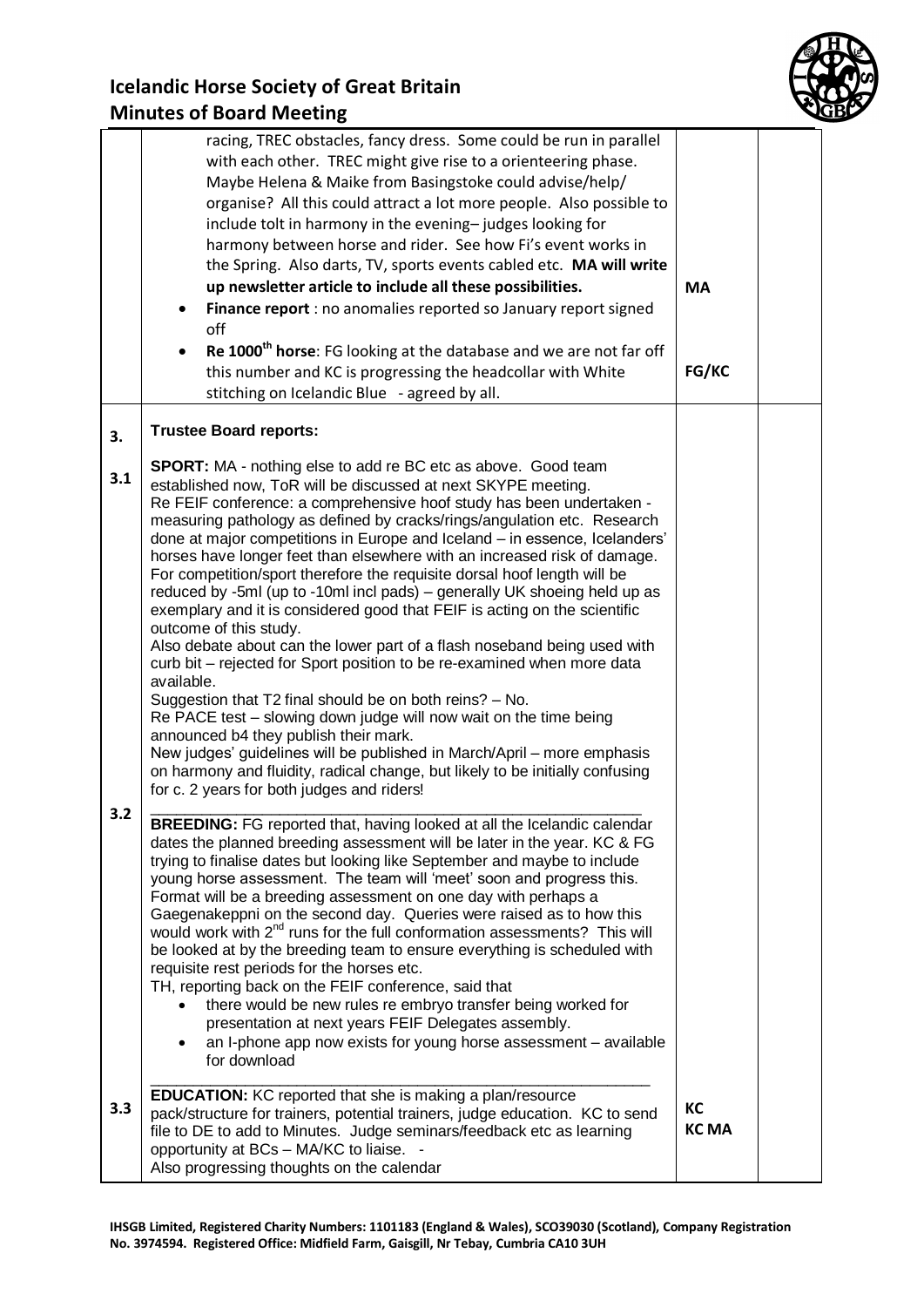

| 3.4<br>3.5 | YOUTH: JP thoroughly enjoyed conference and gained a lot of it. From<br>that, email from Mike, meeting to note that there is a young lady in Berlin<br>with UK passport very keen to ride for GB at youth camp: JP will liaise.<br>Only 1 person so far identified for youth camp this year - SC, with RP<br>happy to go as team leader but not to ride.<br><b>COMMS:</b> JA reported that Catherine Holland & Roger Bax will be going to<br>Kinver Fair with Jem as LVH advocates. And a small donation secured for<br>the Society as well.<br>Re the website – some email addresses needs updating.<br>Also domain name/server costs need to be reviewed/paid - JA to advise<br>DE sums due.                                                                                                                                                                                     |    |  |
|------------|------------------------------------------------------------------------------------------------------------------------------------------------------------------------------------------------------------------------------------------------------------------------------------------------------------------------------------------------------------------------------------------------------------------------------------------------------------------------------------------------------------------------------------------------------------------------------------------------------------------------------------------------------------------------------------------------------------------------------------------------------------------------------------------------------------------------------------------------------------------------------------|----|--|
| 3.6        | CHAIRMANs REPORT RE the FEIF CONFERENCE: TH advised that<br>A document will be sent out clarifying the decision making process.<br>FEIF elections - a working group has been convened to look at the<br>٠<br>process of nominations to the various positions.<br>A Summary of what FEIF actually does is being produced<br>Negotiations are ongoing for 2017 WC - probably Holland<br>$\bullet$<br>Next years' conference will be in Copenhagen<br>$\bullet$                                                                                                                                                                                                                                                                                                                                                                                                                       |    |  |
| 3.7        | <b>TREASURERs:</b><br>Finance report – attached to these Minutes, ytd as expected<br>The Signatories/Contacts with Lloyds Bank are being updated; agreed to<br>add MA & FG to list<br>Fraudulent cheques drawn 10 <sup>th</sup> February 2014 have been reported and are<br>being pursued with Lloyds<br>Change of Address also being pursued<br>All agreed that, despite shortcomings, stet with Lloyds as our bank.                                                                                                                                                                                                                                                                                                                                                                                                                                                              | DE |  |
| 4.         | <b>AONB</b><br>FG advised that she is publishing, on the website, a complaints<br>$\bullet$<br>and appeals procedure re studbook queries as required by<br>DEFRA. An escalation process is also required such that, if<br>complainants wish to take their case further, there is an appeal<br>process to the Board of Trustees with tight timescales for<br>acknowledgement/return. Some separation of duties is required re<br>an acknowledgement of any appeal; this agreed to come from the<br>office@ihsgb.co.uk Emails agreed to be a suitable form of<br>'written acknowledgement'<br>TH took the meeting through a welfare appeal in Sweden where<br>$\bullet$<br>the Society had suspended a membership. The complainant sued<br>the Society and won due to failure in process and rules. FEIF are<br>volunteering to peruse our latest Articles of Association (available | FG |  |
|            | on the website) and advise.<br>FG do we still think SKYPE best way to do this? Is a conference<br>$\bullet$<br>call better even if it costs? If within 10 mins we cannot make<br>SKYPE work then have an agreed backup<br>systemPOWWOWNOW etc. But without a landline the costs<br>may be prohibitive.<br>JP will be in touch with Janice re newsletter copy. What is the<br>$\bullet$<br>position about non-members activities being included in the copy -<br>agreed to include then they'll want to become members to get the                                                                                                                                                                                                                                                                                                                                                   | JP |  |